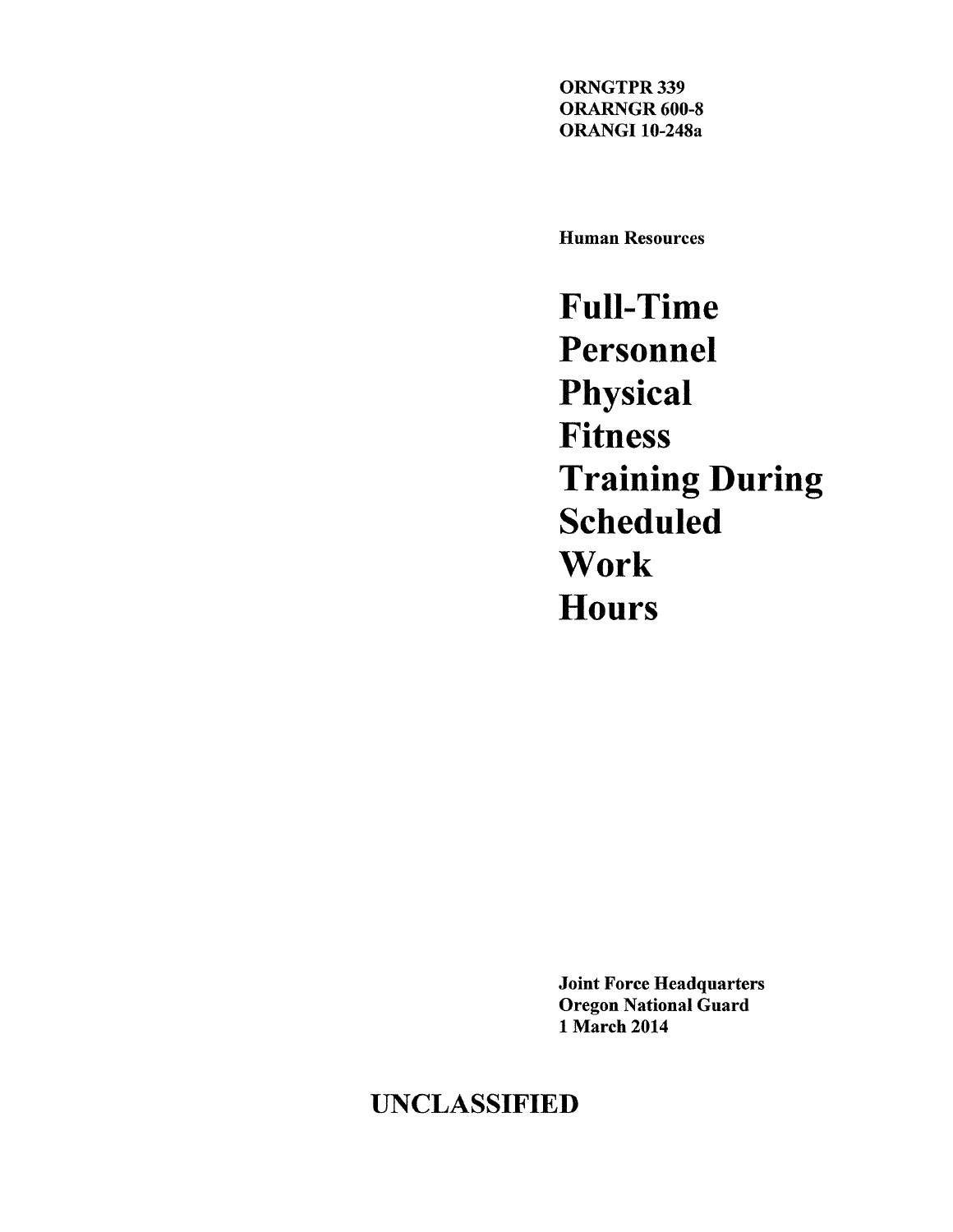Joint Force Headquarters Salem, OR 1 March 2014

Oregon National Guard Technician Personnel Regulation 339 ORARNGR 600-8 ORANGI 10-248a

#### Human Resources

#### FULL-TIME PERSONNEL PHYSICAL FITNESS TRAINING DURING SCHEDULED WORK HOURS

By Order of the Governor: and Rufflan DANIEL R. HOKANSON Maior General The Adjutant General

OF Ox

COPY

Official:

**ANT GO** History. This publicativ cedes previous Oregon Army National Guard Regulation (ORARNGR) 600-8 / Oregon Air National Guard Instruction (ORANGI) 10-248a. Summary. This regulation provides guidance for allocating regularly scheduled work time for physical fitness training to

full-time Federal and military personnel.

Full time personnel may exercise during scheduled work hours by following the instructions contained in this regulation.

Applicability. This regulation applies to all Oregon National Guard full-time Federal and military personnel. See Paragraph 1-5 for additional criteria.

Proponent and exception authority. The proponent for this regulation is the Director of Human Resources. The Director has authority to approve exceptions to this regulation that are consistent with controlling law and regulation. The Director may

delegate this approval authority in writing, to a branch chief or specialist in the proponent office. Suggested Improvements. Users are invited to send comments and suggested improvements to: Joint Force Headquarters -Oregon ATTN: Human Resources **Office** PO Box 14350 Salem, OR 97309-5047. Distribution. This publication is available through links on several Oregon National Guard (ORNG) web sites or in print media, through the Human Resources Office (HRO) at 503- 584-3975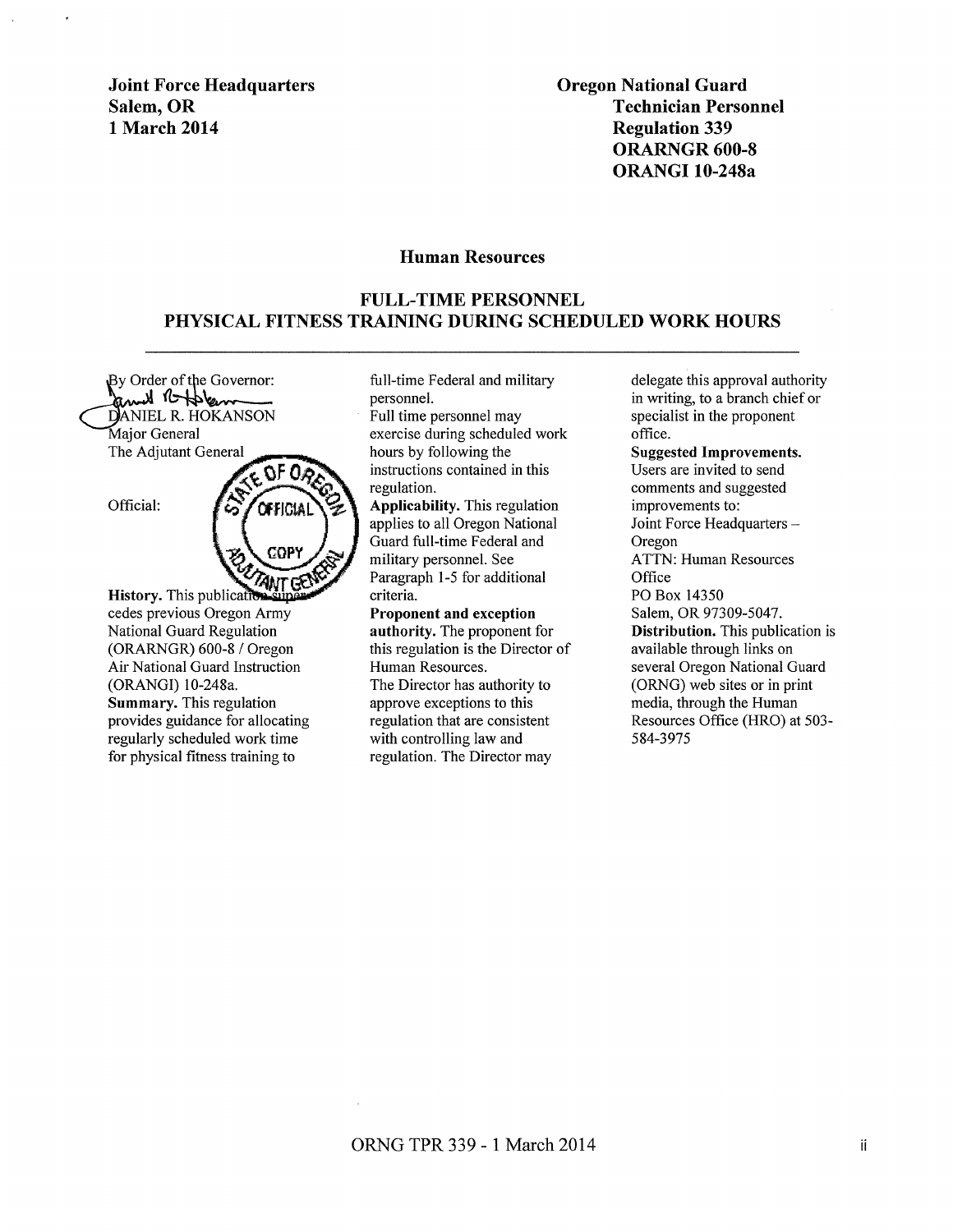# **Contents**

#### **Section 1 - Introduction**

Purpose 1-1, *page* 3 References *1-2,page* 3 Explanation of abbreviations and terms *1-3,page* 3 Responsibility 1-4, *page* 3 Applicability 1-5, *page* 3 Policy 1-6, *page* 3

## **Section 2 - On-The-Job-Injuries**

Reporting Injuries and Compensation Coverage 2-1, *page* 4 The Federal Office of Workers' Compensation 2-2, page 4 League or Charity Sports Events *2-3,page* 4

#### **Section 3 - Scheduling Exercise Periods**

Mission Priority and Abuse of Privilege 3-1, page 5 Designing an Exercise Schedule *3-2,page* 5

#### **Section 4 -Administration and Documentation**

 $\bar{l}$ 

Statement of Understanding and Liability/Exercise Logs 4-1, page 5 Daily Exercise Period Logs *4-2,page* 5

**Appendix A** References, *page* 6

**Glossary,** *page* 8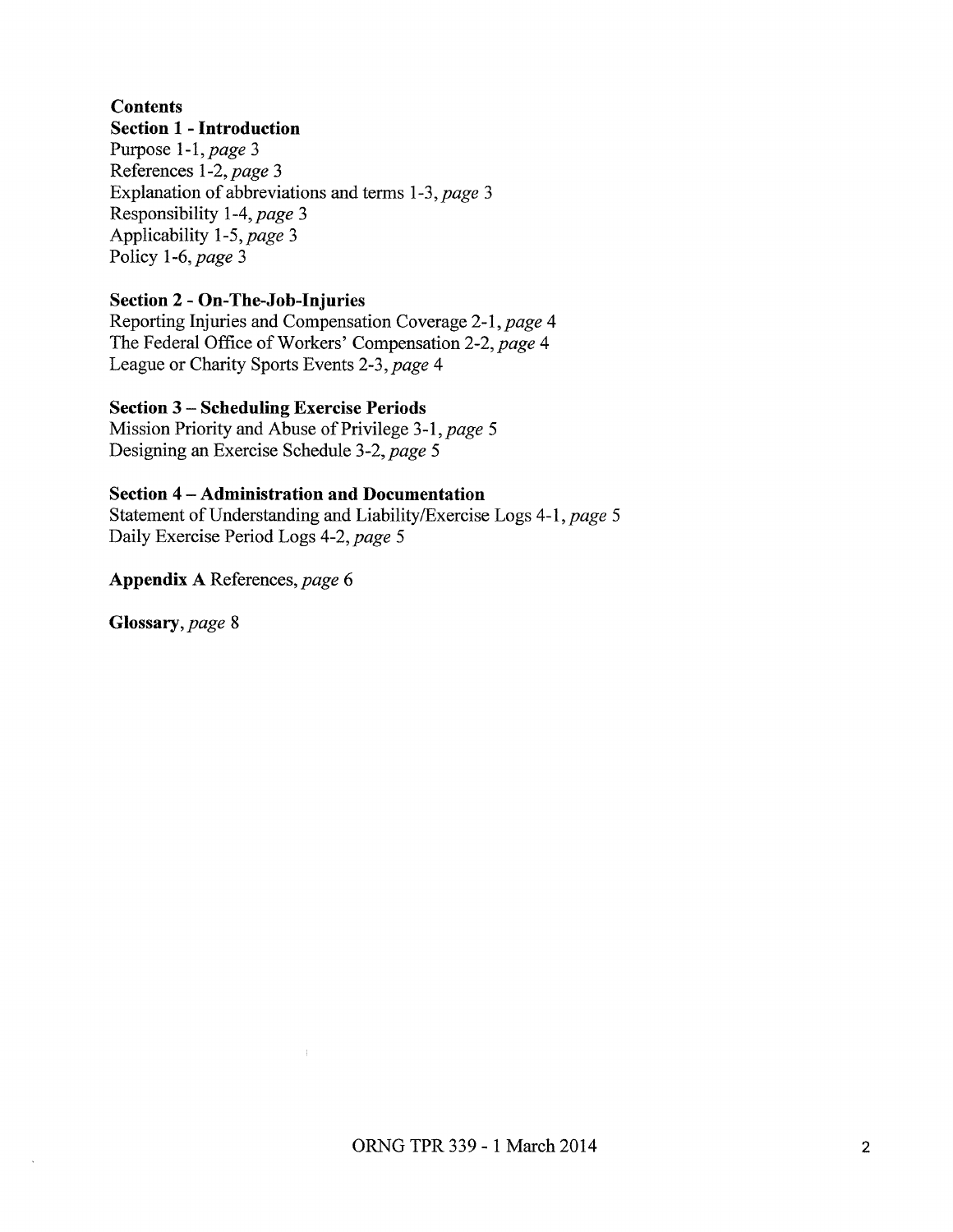#### **Section 1 Introduction**

#### **1-1. Purpose**

Individual soldier and airman physical conditioning is a key element in maintaining the mission readiness of the Oregon National Guard. This regulation is intended to promote and maintain employee health by encouraging physical exercise which in turn induces health consciousness at work and at home. It supports on-duty exercise periods specified for ARNG AGR soldiers in Army Regulation (AR) 350-1, Army Training and Education, and for ANG aircrew members in Air Force Instruction (AFI) 11-404, Centrifuge Training for High-G Aircrew, and it allows onduty time for all soldiers and airmen to prepare for their military physical fitness evaluations.

# **1-2. References**

Required and related publications and prescribed and referenced forms are listed in appendix A

#### **1-3 Explanation of abbreviations and terms**

Abbreviations and special terms used in the regulation are referenced in the glossary

# **1-4. Responsibility**

*a.* The Adjutant General. TAG is responsible for the overall mission of the ORNG. TAG is the final decision authority for all matters relating to this regulation.

*b.* Director of Human Resources. DHR is responsible to TAG to ensure this regulation is within federal personnel (OPM) guidelines. DHR will update this regulation as required.

c. Commanders/Directors. Commanders and Directors are responsible for executing this regulation within prescribed guidelines. Furthermore, they are accountable for the monitoring and discipline of employees participating in this program.

d. Supervisor. Work section supervisors are responsible to ensure balance is maintained between work center demands and fitness training time.

*e.* Individual employees. Compliance with this regulation is mandatory. Employees are responsible for their participation in the program within the guidelines stated in this regulation.

# **1-5. Applicability**

*a.* This regulation applies to all Title 32 USC, dual-status and non-dual status, permanent and indefinite Federal technicians as well as all military duty (AGR) personnel.

b. Temporary technicians, Air National Guard (ANG) temporary AGRs may also be allowed to participate at the supervisors' discretion.

*c.* Title 5 USC, Federal employees are not covered under the provisions of this regulation.

d. State employees may be authorized to participate in an exercise program as specified in guidance from the State Personnel Office.

# **1-6. Policy**

The primary goal of allowing duty-time fitness training is to encourage employees to exercise. This will result in a workforce, which is healthier and better able to respond to the normal stresses of the workplace. It will aid AGR and dual-status employees to pass military physical fitness evaluations, decrease use of sick leave, and increase productivity.

*a.* All Oregon National Guard Federal Technicians and Military Duty Active Guard Reserve (AGR) personnel will be allowed time for physical fitness training during regularly scheduled duty hours.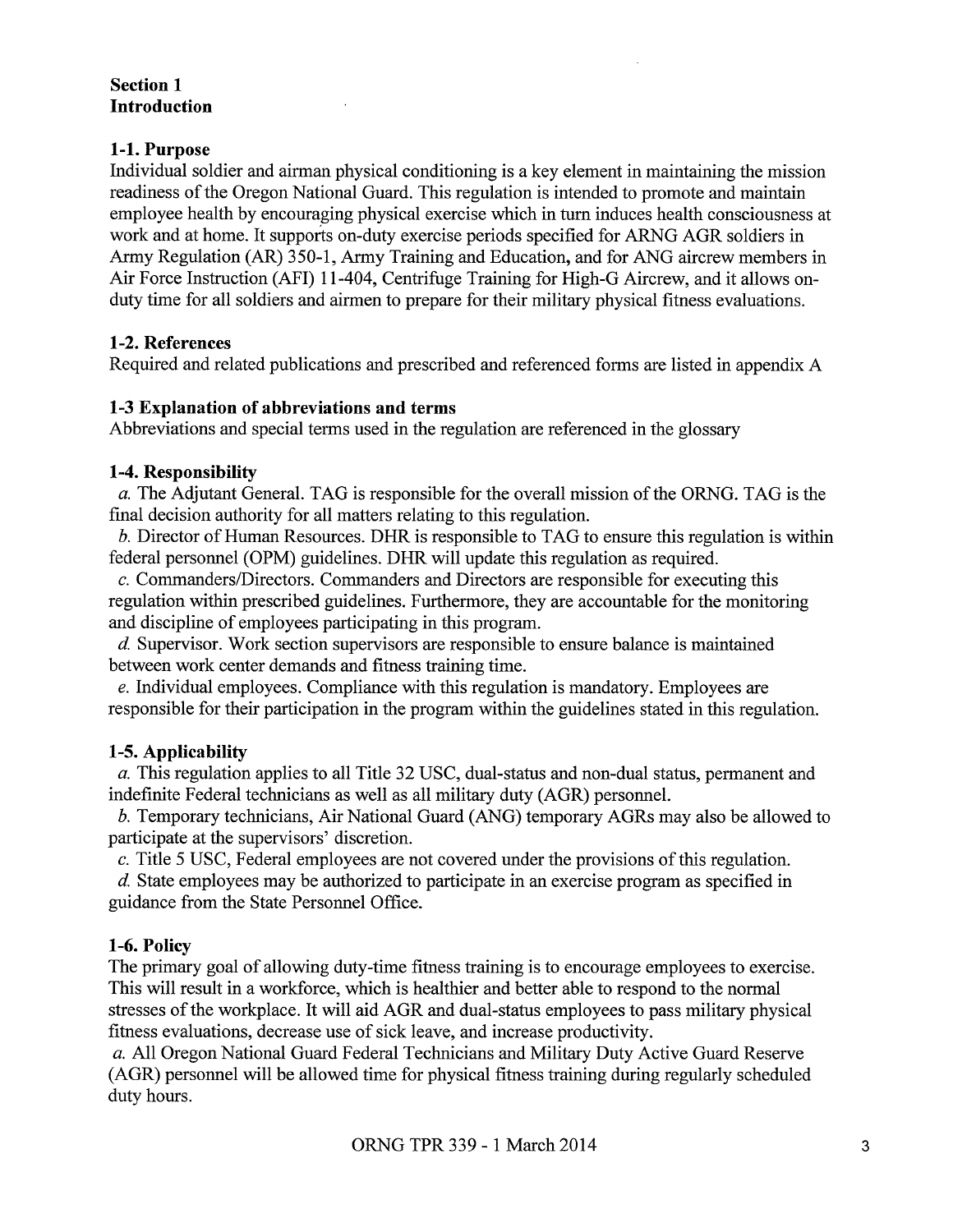b. The concept of the program is to permit employees to exercise up to one hour per day during scheduled duty time to facilitate a more complete individual exercise program. The on duty period is not intended to provide the total time required for a complete fitness program. This regulation contains on-duty activity limitations which minimize the risk of injury and time lost at the workplace.

c. Fitness training during scheduled duty is not a right, but a privilege that can be revoked at any time, if abused. An example of abuse would be using an approved physical fitness training period for other personal activities. Abuse of the privilege by any member may be reflected in performance evaluations and could result in disciplinary action.

d. The mission of the Oregon National Guard and emergency workload requirements will take precedence over individual duty-time fitness training. Exercise schedules will be established, adjusted, or if necessary, temporarily canceled to negate adverse mission impact.

*e.* Authorized duty time exercise should result in meaningful physical fitness training. Activities such as walking, jogging, bicycling, and swimming are the types of exercise that can contribute to cardiovascular fitness are authorized. Weight training increases individual fitness at minimum risk of injury and is allowed under this regulation. Members should consult medical personnel for advice on individualized fitness programs.

f Recreational activities such as golf, bowling, and Frisbee are not considered aerobic in nature and are not authorized. Basketball, volleyball, football, soccer and other team sports significantly increase the potential for injury, so these activities are not authorized during scheduled work hours. Variations of these activities such as one-on-one basketball and flag football are also not authorized.

#### **Section 2 On-The-Job Physical Fitness Training Injuries**

# **2-1. Reporting Injuries and Compensation Coverage**

Injuries suffered while exercising during scheduled work hours must be reported promptly through the supervisory chain. Military Duty (AGR) members are provided medical coverage regardless of their duty status at the time of an injury. Federal Technicians are provided workers' compensation injury protection only while on duty. Employees are required to make prompt notification to their supervisor to ensure timely documentation in the event of an injury during approved fitness time.

# **2-2. Federal Office ofWorkers' Compensation (Technician)**

*a.* The Federal Office of Workers' Compensation adjudicates Technician injury and accidental death claims. It has held that injury or death of a civil service employee while participating in a sanctioned exercise program will be considered a part of employment requirements, provided that the death or injury occurred within guidelines specified by the employing agency. This regulation specifies the Oregon National Guard guidelines.

b. Technicians injured as a result of team sports activities are not covered under the Federal Workers' Compensations program.

# **2-3. League or Charity Sports Events**

The Oregon National Guard does not authorize its members to participate in league or charity sporting events during duty hours. While command may encourage full-time members to participate in activities of this sort, participating members must be in a non-duty or appropriate leave status.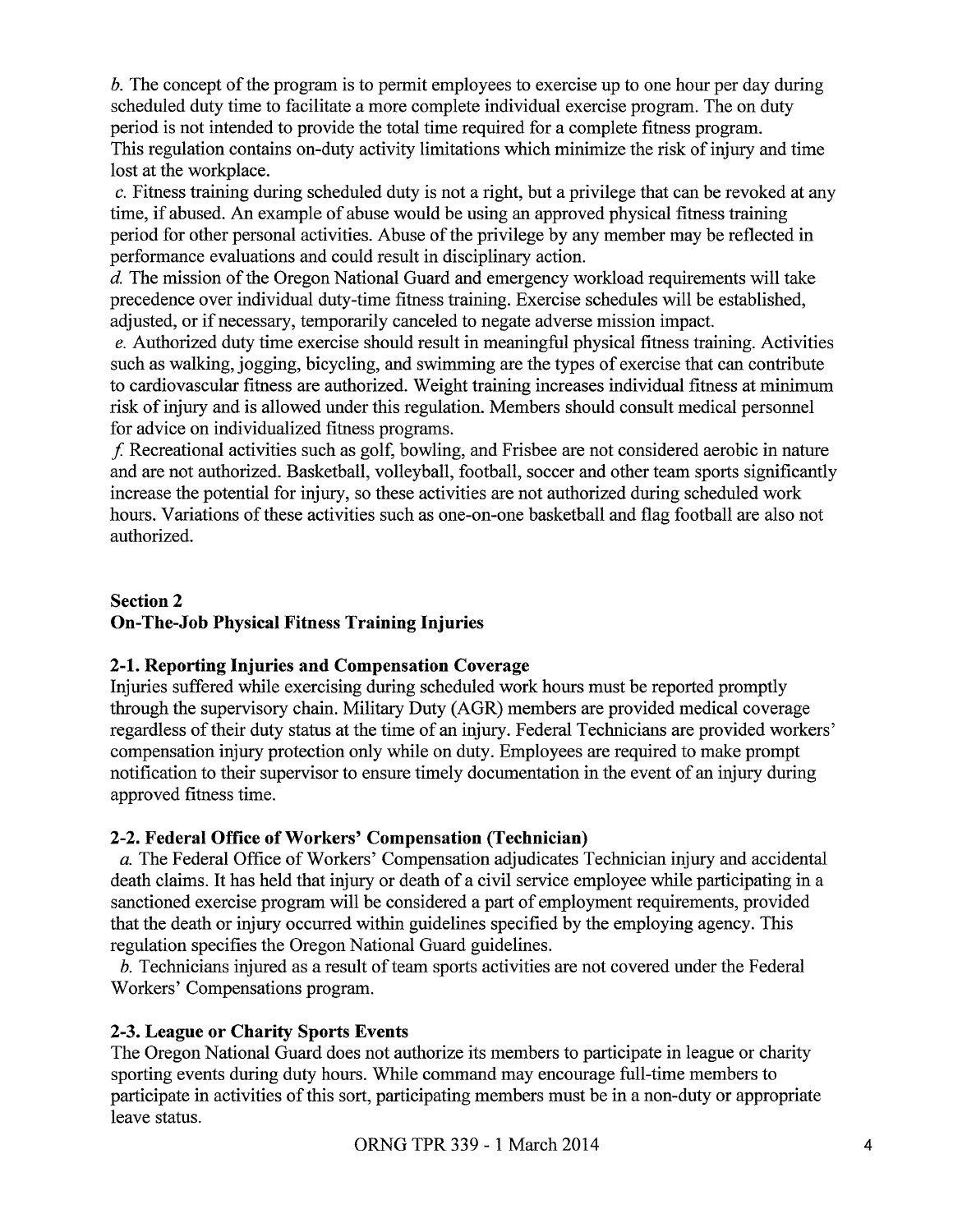#### **Section 3 Scheduling Exercise Periods**

#### **3-1. Mission Priority and Abuse of Privilege**

*a.* Physical fitness is one element of the Oregon National Guard's mission. There are times when other mission elements have a higher priority. Common sense and judgment must prevail to provide a balance of time away from the primary workplace for a fitness program. Personnel will establish a standard exercise schedule and adhere to it so other day-to-day work processes are not negatively affected.

b. To save time and maximize exercise periods, all exercise periods must begin and end at the participant's work site unless participant is authorized to exercise at the beginning or end of the workday at an alternate location. Supervisors may authorize participants to begin their workday at the alternate exercise location then proceed to the work site after exercising. Supervisors may also authorize participants to end their workday at the alternate exercise location.

*c.* Commanders and supervisors are expected to maintain continuity of operations as well as control of personnel within their area of responsibility. Exercise is considered part of the member's official duties. Those who abuse the exercise policy are subject to revocation of exercise privileges and/or disciplinary action.

#### **3-2. Designing an Exercise Schedule**

*a.* With supervisory concurrence, members who choose to exercise while on duty time must establish a fitness schedule to exercise regularly, not to exceed 90 minutes in any one day, or a total of five hours in one week.

b. Members are not authorized to combine break periods other than lunch to provide a longer period of exercise. The daily exercise period includes time for changing and showering.

*c.* Exercise schedules will be the same each week or on a two week rotation to coincide with an approved alternate work schedule. Technician standard exercise schedules will coincide with the two-week pay period cycle.

#### **Section 4.**

#### **Administration and Documentation**

#### **4-1. Statement of Understanding and Liability/Exercise Logs**

*a.* Prior to being granted the on-duty time for exercise, members must complete and sign an AGO OR Form 339, Physical Fitness Training During Regular Work Hours Statement of Understanding and Liability, see Appendix A section III for example.

b. For Technician participants, supervisors will keep the original of the completed form for their files and forward a copy to the Joint Forces Headquarters (JFHQ)-Jl/Human Resources Office Employee Relations Specialist (HR-ERS), for filing in the member's official personnel folder. For AGR participants, supervisors keep the original form for their files.

*c.* Supervisors are no longer required to maintain a sign-out/in roster at the work site.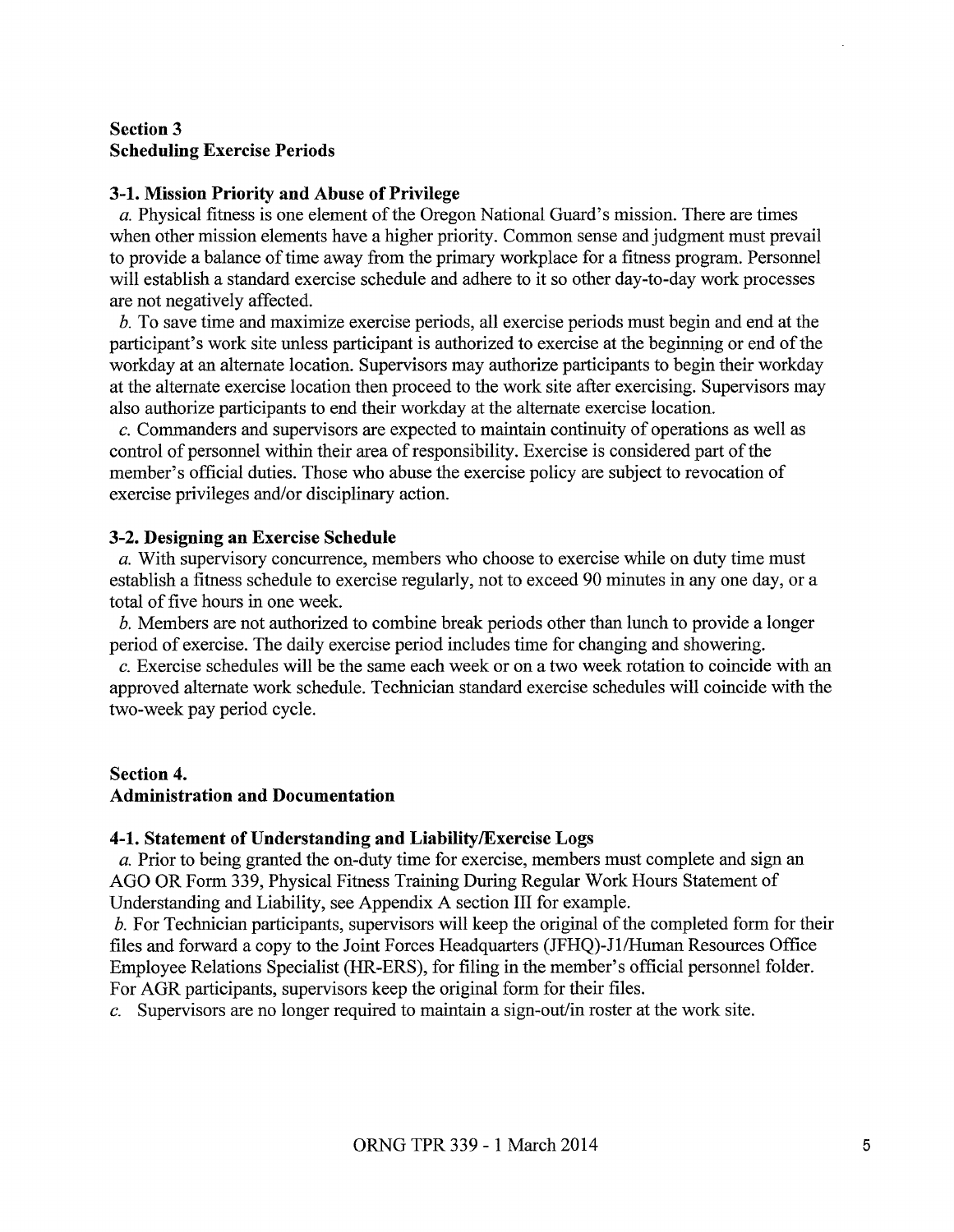#### Appendix A

References

**Section I - Required Publications** AFI 11-404 Centrifuge Training for High-G Aircrew (Cited in para 1-1a)

AR350-1 Army Training and Education (Cited in para 1-1a)

Title 5 USC Government Organization and Employees (Cited in para 1-4c)

Title 32 USC National Guard (Cited in para 1-5)

Section II - Related Publications No entries in this section

Section III - Prescribed Forms AGO-OR Form 399 Physical Fitness Training During Regular Work Hours Statement of Understanding and Liability (Prescribed in para 4-1)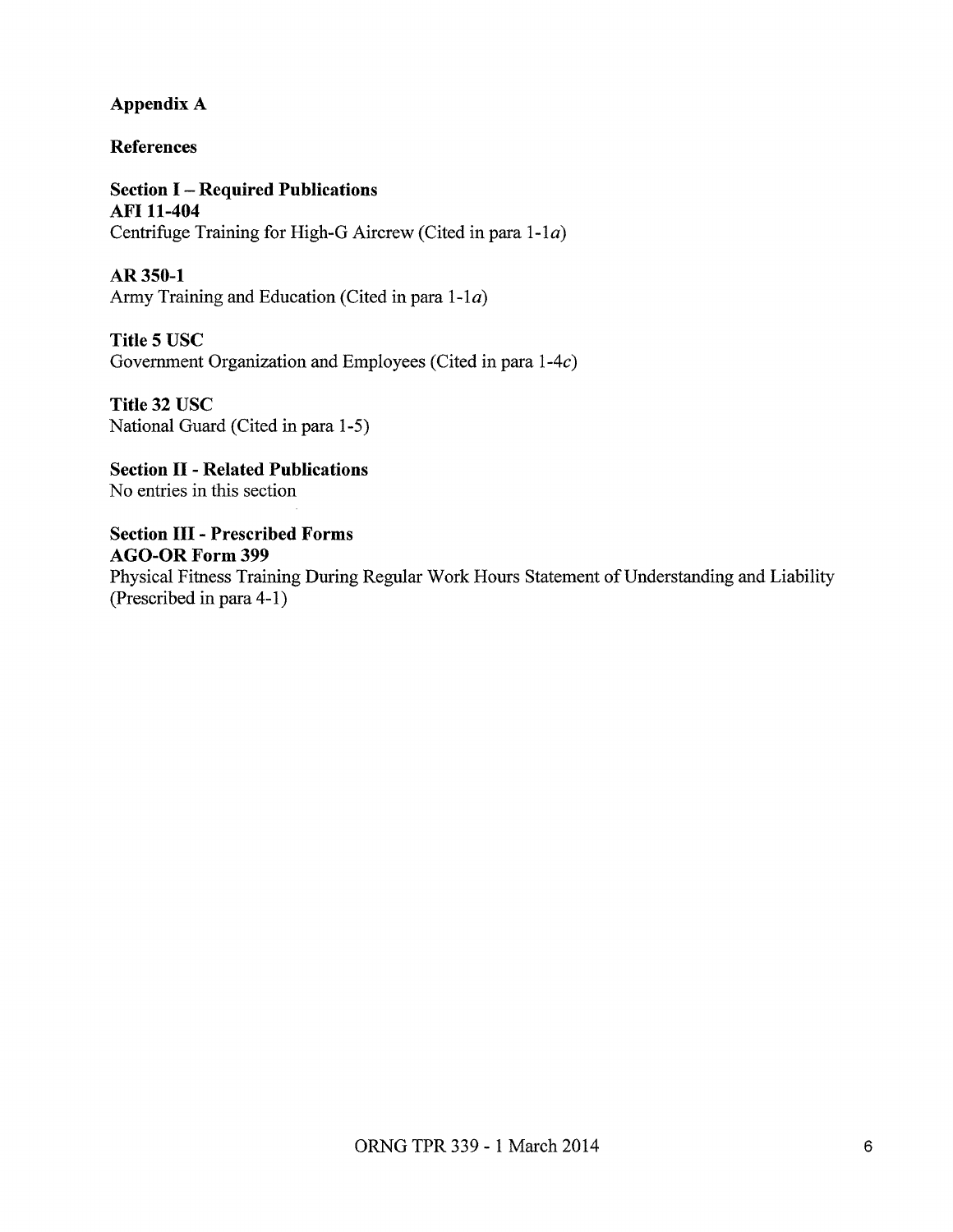| JFHQ-ORU1-HR/ERS                   |                                                                                                                                                         |                                                                                                                                                                                                                                                                                                                                                                  |                  | The following constitutes an agreement between the parties signing the form who agree to the conditions of the ORNG Full-Time Personnel Physical<br>Fitness Program contained in ORTPR 339.2 / ORARNGR 600-8 / ORANGI 10-248a and terms if this agreement. This form must be completed prior<br>to beginning any exercise program. Supervisors keep the original completed form for their files and, for technician participants, send a copy to                                                                                                                                                                                                                                                                                                                                                                                                                                                                                                                                                                                                                                                                                                                                                                                                                                                                                                                                                                                                               |                       |                  |                 |  |
|------------------------------------|---------------------------------------------------------------------------------------------------------------------------------------------------------|------------------------------------------------------------------------------------------------------------------------------------------------------------------------------------------------------------------------------------------------------------------------------------------------------------------------------------------------------------------|------------------|----------------------------------------------------------------------------------------------------------------------------------------------------------------------------------------------------------------------------------------------------------------------------------------------------------------------------------------------------------------------------------------------------------------------------------------------------------------------------------------------------------------------------------------------------------------------------------------------------------------------------------------------------------------------------------------------------------------------------------------------------------------------------------------------------------------------------------------------------------------------------------------------------------------------------------------------------------------------------------------------------------------------------------------------------------------------------------------------------------------------------------------------------------------------------------------------------------------------------------------------------------------------------------------------------------------------------------------------------------------------------------------------------------------------------------------------------------------|-----------------------|------------------|-----------------|--|
|                                    |                                                                                                                                                         |                                                                                                                                                                                                                                                                                                                                                                  |                  | SECTION I - PARTICIPANT AND SUPERVISOR INFORMATION                                                                                                                                                                                                                                                                                                                                                                                                                                                                                                                                                                                                                                                                                                                                                                                                                                                                                                                                                                                                                                                                                                                                                                                                                                                                                                                                                                                                             |                       |                  |                 |  |
|                                    | 1. PT PROGRAM PARTICIPANT NAME                                                                                                                          |                                                                                                                                                                                                                                                                                                                                                                  | (Last, First ML) | 2. STATUS                                                                                                                                                                                                                                                                                                                                                                                                                                                                                                                                                                                                                                                                                                                                                                                                                                                                                                                                                                                                                                                                                                                                                                                                                                                                                                                                                                                                                                                      |                       |                  |                 |  |
|                                    |                                                                                                                                                         |                                                                                                                                                                                                                                                                                                                                                                  |                  | a. AGR                                                                                                                                                                                                                                                                                                                                                                                                                                                                                                                                                                                                                                                                                                                                                                                                                                                                                                                                                                                                                                                                                                                                                                                                                                                                                                                                                                                                                                                         | <b>b. TECHNICIAN</b>  |                  |                 |  |
| 3. WORK SITE OR UNIT OF ASSIGNMENT |                                                                                                                                                         |                                                                                                                                                                                                                                                                                                                                                                  |                  |                                                                                                                                                                                                                                                                                                                                                                                                                                                                                                                                                                                                                                                                                                                                                                                                                                                                                                                                                                                                                                                                                                                                                                                                                                                                                                                                                                                                                                                                | 4. SUPERVISOR'S NAME  | (Last, First ML) |                 |  |
|                                    |                                                                                                                                                         |                                                                                                                                                                                                                                                                                                                                                                  |                  |                                                                                                                                                                                                                                                                                                                                                                                                                                                                                                                                                                                                                                                                                                                                                                                                                                                                                                                                                                                                                                                                                                                                                                                                                                                                                                                                                                                                                                                                |                       |                  |                 |  |
|                                    |                                                                                                                                                         |                                                                                                                                                                                                                                                                                                                                                                  |                  |                                                                                                                                                                                                                                                                                                                                                                                                                                                                                                                                                                                                                                                                                                                                                                                                                                                                                                                                                                                                                                                                                                                                                                                                                                                                                                                                                                                                                                                                |                       |                  |                 |  |
|                                    |                                                                                                                                                         |                                                                                                                                                                                                                                                                                                                                                                  |                  |                                                                                                                                                                                                                                                                                                                                                                                                                                                                                                                                                                                                                                                                                                                                                                                                                                                                                                                                                                                                                                                                                                                                                                                                                                                                                                                                                                                                                                                                | 5. SUPERVISOR'S TITLE |                  |                 |  |
|                                    |                                                                                                                                                         |                                                                                                                                                                                                                                                                                                                                                                  |                  |                                                                                                                                                                                                                                                                                                                                                                                                                                                                                                                                                                                                                                                                                                                                                                                                                                                                                                                                                                                                                                                                                                                                                                                                                                                                                                                                                                                                                                                                |                       |                  |                 |  |
|                                    |                                                                                                                                                         |                                                                                                                                                                                                                                                                                                                                                                  |                  | <b>SECTION II - STATEMENT OF UNDERSTANDING</b>                                                                                                                                                                                                                                                                                                                                                                                                                                                                                                                                                                                                                                                                                                                                                                                                                                                                                                                                                                                                                                                                                                                                                                                                                                                                                                                                                                                                                 |                       |                  |                 |  |
|                                    |                                                                                                                                                         | I, the undersigned participant and supervisor, acknowledge and agree that:                                                                                                                                                                                                                                                                                       |                  |                                                                                                                                                                                                                                                                                                                                                                                                                                                                                                                                                                                                                                                                                                                                                                                                                                                                                                                                                                                                                                                                                                                                                                                                                                                                                                                                                                                                                                                                |                       |                  |                 |  |
|                                    |                                                                                                                                                         | personal time for these functions if I use a one-half hour exercise period.<br>. My immediate supervisor will keep a signed, record copy of this statement.<br>And, if I am a Federal Technician, I further agree that:<br>. I am under no obligation to exercise during regularly scheduled work hours.<br>Federal Employees Compensation Act may not cover me. |                  | . I will conduct my exercise activity within a reasonable vicinity of my assigned work site at an approved location.<br>. I will begin and end my exercise activity, which includes travel time, changing clothes, and showering, within the 90-minute time limit or use<br>. I will take part in a type of exercise activity that complies the guidance in ORTPR 339.2/ORARNGR 600-8/ORANGI 10-248a.<br>. I will document participation for each exercise period by signing out and in on a roster supplied by my supervisor.<br>* My supervisor has the authority to deny my participation in a scheduled exercise period based on mission requirements or emergency workload<br>requirements. My supervisor and I will make every effort to reschedule any missed periods within the same workweek.<br>. The Oregon National Guard does not supervise exercise periods authorized by this program.<br>. The Oregon National Guard recommends participants consult with a physician prior to engaging in any exercise program.<br>• If I abuse the program, I will be subject to having my exercise privileges revoked or further disciplinary action.<br>. Should I incur injury or death as a result of my exercising during scheduled duty hours, the Federal Employees Compensation Act may cover me.<br>. Should I incur injury or death as a result of exercising outside my normal workday hours or my participation in an unauthorized activity, the |                       |                  |                 |  |
|                                    |                                                                                                                                                         |                                                                                                                                                                                                                                                                                                                                                                  |                  | . My immediate supervisor will furnish a copy of this statement Human Resources Office to be filed with my official personnel file.<br>My immediate supervisor and I have agreed on the following standard exercise schedule to includes the day of the week and time of each exercise<br>period and which complies with ORTPR 339.2 / ORARNGR 600-8 / ORANGI 10-248a. (Use Week 2 for alternate week schedules.)                                                                                                                                                                                                                                                                                                                                                                                                                                                                                                                                                                                                                                                                                                                                                                                                                                                                                                                                                                                                                                              |                       |                  |                 |  |
| 6.                                 | Week 1                                                                                                                                                  | a DAY 1                                                                                                                                                                                                                                                                                                                                                          | b. DAY 2         | c. DAY 3                                                                                                                                                                                                                                                                                                                                                                                                                                                                                                                                                                                                                                                                                                                                                                                                                                                                                                                                                                                                                                                                                                                                                                                                                                                                                                                                                                                                                                                       | d. DAY 4              | e. DAY 5         | <b>f. TOTAL</b> |  |
|                                    | $(1)$ Day                                                                                                                                               | Monday                                                                                                                                                                                                                                                                                                                                                           | Tuesday          | Wednesdav                                                                                                                                                                                                                                                                                                                                                                                                                                                                                                                                                                                                                                                                                                                                                                                                                                                                                                                                                                                                                                                                                                                                                                                                                                                                                                                                                                                                                                                      | Thursday              | Friday           | <b>HOURS</b>    |  |
|                                    | (2) Time                                                                                                                                                |                                                                                                                                                                                                                                                                                                                                                                  |                  |                                                                                                                                                                                                                                                                                                                                                                                                                                                                                                                                                                                                                                                                                                                                                                                                                                                                                                                                                                                                                                                                                                                                                                                                                                                                                                                                                                                                                                                                |                       |                  | 5.00            |  |
| 7 <sub>1</sub>                     | Week 2                                                                                                                                                  | a. DAY 1                                                                                                                                                                                                                                                                                                                                                         | b. DAY 2         | c. DAY 3                                                                                                                                                                                                                                                                                                                                                                                                                                                                                                                                                                                                                                                                                                                                                                                                                                                                                                                                                                                                                                                                                                                                                                                                                                                                                                                                                                                                                                                       | d. DAY 4              | e. DAY 5         | <b>f. TOTAL</b> |  |
|                                    | $(1)$ DAY                                                                                                                                               |                                                                                                                                                                                                                                                                                                                                                                  | Tuesday          |                                                                                                                                                                                                                                                                                                                                                                                                                                                                                                                                                                                                                                                                                                                                                                                                                                                                                                                                                                                                                                                                                                                                                                                                                                                                                                                                                                                                                                                                | Thursday              | Friday           | <b>HOURS</b>    |  |
|                                    |                                                                                                                                                         | Monday                                                                                                                                                                                                                                                                                                                                                           |                  | Wednesday                                                                                                                                                                                                                                                                                                                                                                                                                                                                                                                                                                                                                                                                                                                                                                                                                                                                                                                                                                                                                                                                                                                                                                                                                                                                                                                                                                                                                                                      |                       |                  |                 |  |
|                                    | $(2)$ TIME                                                                                                                                              |                                                                                                                                                                                                                                                                                                                                                                  |                  |                                                                                                                                                                                                                                                                                                                                                                                                                                                                                                                                                                                                                                                                                                                                                                                                                                                                                                                                                                                                                                                                                                                                                                                                                                                                                                                                                                                                                                                                |                       |                  | 5.00            |  |
|                                    |                                                                                                                                                         |                                                                                                                                                                                                                                                                                                                                                                  |                  |                                                                                                                                                                                                                                                                                                                                                                                                                                                                                                                                                                                                                                                                                                                                                                                                                                                                                                                                                                                                                                                                                                                                                                                                                                                                                                                                                                                                                                                                |                       |                  |                 |  |
|                                    |                                                                                                                                                         |                                                                                                                                                                                                                                                                                                                                                                  |                  | SECTION III - CERTIFICATION OF AGREEMENT                                                                                                                                                                                                                                                                                                                                                                                                                                                                                                                                                                                                                                                                                                                                                                                                                                                                                                                                                                                                                                                                                                                                                                                                                                                                                                                                                                                                                       |                       |                  |                 |  |
|                                    | Signature certifies that I have read and understand this statement of understanding and liability concerning the ORNG Physical Fitness Training Program | for full-time personnel and agree to the exercise schedule shown on this form.                                                                                                                                                                                                                                                                                   |                  |                                                                                                                                                                                                                                                                                                                                                                                                                                                                                                                                                                                                                                                                                                                                                                                                                                                                                                                                                                                                                                                                                                                                                                                                                                                                                                                                                                                                                                                                |                       |                  |                 |  |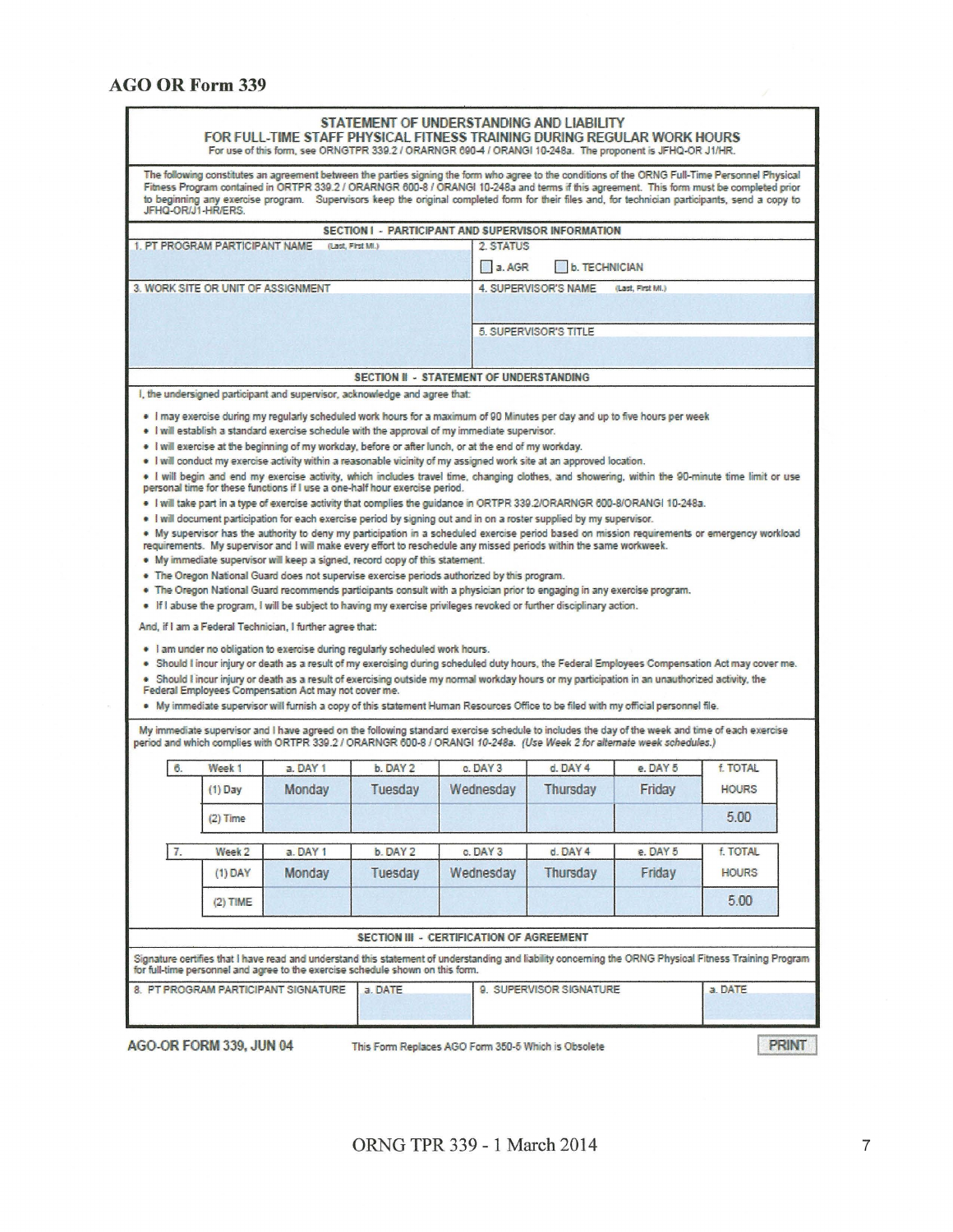**Section IV- Referenced Forms** 

No entries in this section

## **Glossary**

**Section I -Abbreviations ADSW**  Active Duty Special Work

**AFI**  Air Force Instruction

**AGO**  Adjutant Generals Office

**AGR**  Active Guard Reserve

**ANG**  Air National Guard

**AR**  Army Regulation

**ARNG**  Army National Guard

**HR-ERS**  Human Resource-Employee Relations Specialist

**NDO**  Normal Day Off

**ORANGI** Oregon Air National Guard Instruction

**ORARNGR**  Oregon Army National Guard Regulation

**ORNG**  Oregon National Guard

**TPR**  Technician Personnel Regulation

**usc**  United States Code